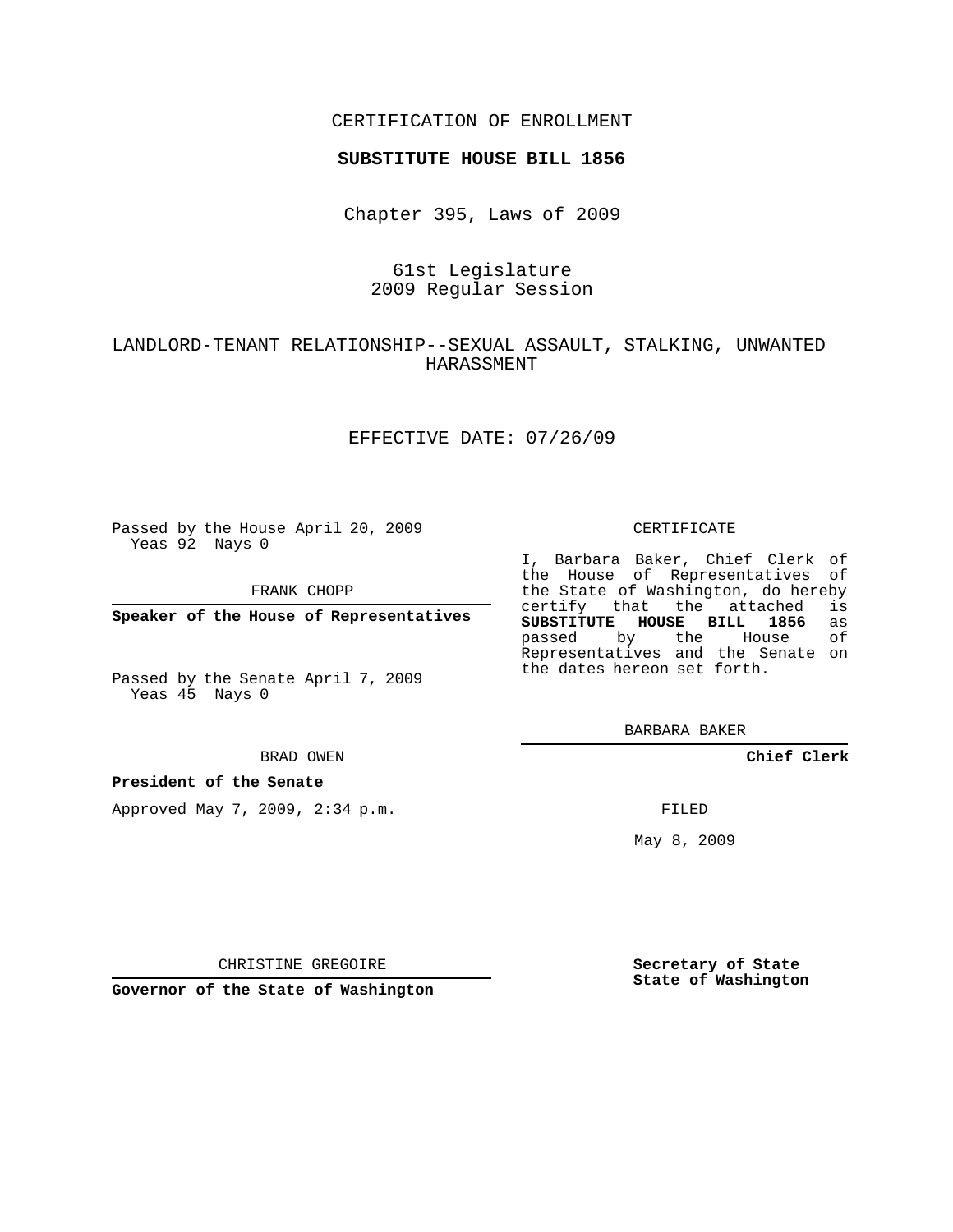# **SUBSTITUTE HOUSE BILL 1856** \_\_\_\_\_\_\_\_\_\_\_\_\_\_\_\_\_\_\_\_\_\_\_\_\_\_\_\_\_\_\_\_\_\_\_\_\_\_\_\_\_\_\_\_\_

\_\_\_\_\_\_\_\_\_\_\_\_\_\_\_\_\_\_\_\_\_\_\_\_\_\_\_\_\_\_\_\_\_\_\_\_\_\_\_\_\_\_\_\_\_

#### AS AMENDED BY THE SENATE

Passed Legislature - 2009 Regular Session

### **State of Washington 61st Legislature 2009 Regular Session**

**By** House Judiciary (originally sponsored by Representatives Kessler, Pedersen, Flannigan, Roberts, Kirby, Nelson, Ormsby, Carlyle, Green, Moeller, Springer, Williams, Appleton, Goodman, Kelley, Maxwell, Rodne, Driscoll, Kenney, Santos, O'Brien, Darneille, and Morrell)

READ FIRST TIME 02/23/09.

 1 AN ACT Relating to protecting victims of sexual assault, sexual 2 harassment, and stalking; and amending RCW 59.18.570 and 59.18.575.

3 BE IT ENACTED BY THE LEGISLATURE OF THE STATE OF WASHINGTON:

 4 **Sec. 1.** RCW 59.18.570 and 2004 c 17 s 2 are each amended to read 5 as follows:

 6 The definitions in this section apply throughout this section and 7 RCW 59.18.575 through 59.18.585 unless the context clearly requires 8 otherwise.

 9 (1) "Domestic violence" has the same meaning as set forth in RCW 10 26.50.010.

11 (2) "Sexual assault" has the same meaning as set forth in RCW 12 70.125.030.

13 (3) "Stalking" has the same meaning as set forth in RCW 9A.46.110.

14 (4) "Qualified third party" means any of the following people 15 acting in their official capacity:

- 16 (a) Law enforcement officers;
- 17 (b) Persons subject to the provisions of chapter 18.120 RCW;
- 18 (c) Employees of a court of the state;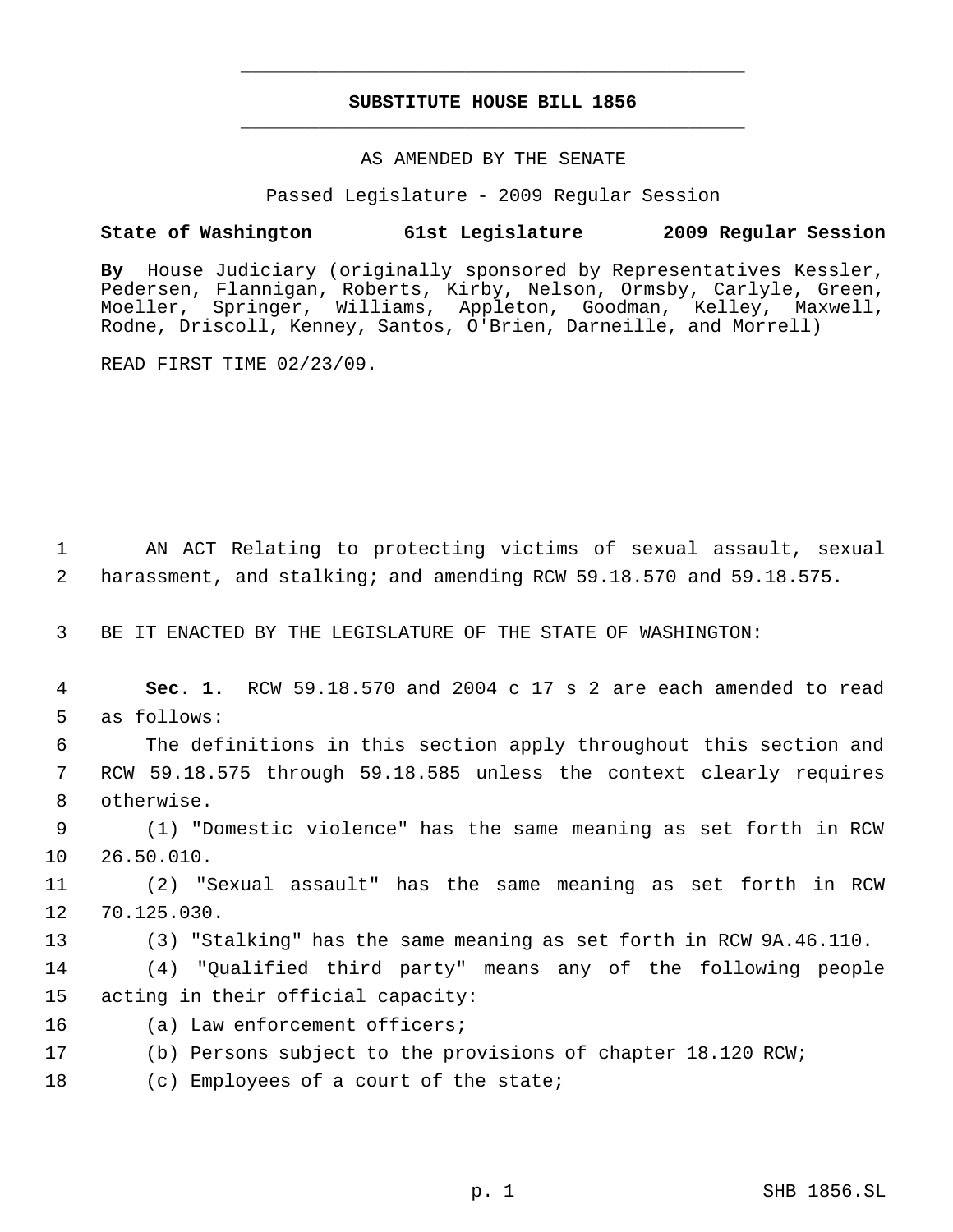(d) Licensed mental health professionals or other licensed counselors;

 (e) Employees of crime victim/witness programs as defined in RCW 7.69.020 who are trained advocates for the program; and

(f) Members of the clergy as defined in RCW 26.44.020.

 (5) "Household member" means a child or adult residing with the tenant other than the perpetrator of domestic violence, stalking, or sexual assault.

 (6) "Tenant screening service provider" means any nongovernmental agency that provides, for a fee, background information on prospective tenants to landlords.

 (7) "Credit reporting agency" has the same meaning as set forth in RCW 19.182.010(5).

 (8) "Unlawful harassment" has the same meaning as in RCW 10.14.020 15 and also includes any request for sexual favors to a tenant or 16 household member in return for a change in or performance of any or all 17 terms of a lease or rental agreement.

 (9) "Landlord" has the same meaning as in RCW 59.l8.030 and includes the landlord's employees.

 **Sec. 2.** RCW 59.18.575 and 2006 c 138 s 27 are each amended to read as follows:

 (1)(a) If a tenant notifies the landlord in writing that he or she or a household member was a victim of an act that constitutes a crime 24 of domestic violence, sexual assault, unlawful harassment, or stalking, and either (a)(i) or (ii) of this subsection applies, then subsection (2) of this section applies:

 (i) The tenant or the household member has a valid order for protection under one or more of the following: Chapter 7.90, 26.50, or 26.26 RCW or RCW 9A.46.040, 9A.46.050, 10.14.080, 10.99.040 (2) or (3), or 26.09.050; or

 (ii) The tenant or the household member has reported the domestic 32 violence, sexual assault, unlawful harassment, or stalking to a qualified third party acting in his or her official capacity and the qualified third party has provided the tenant or the household member a written record of the report signed by the qualified third party.

 (b) When a copy of a valid order for protection or a written record of a report signed by a qualified third party, as required under (a) of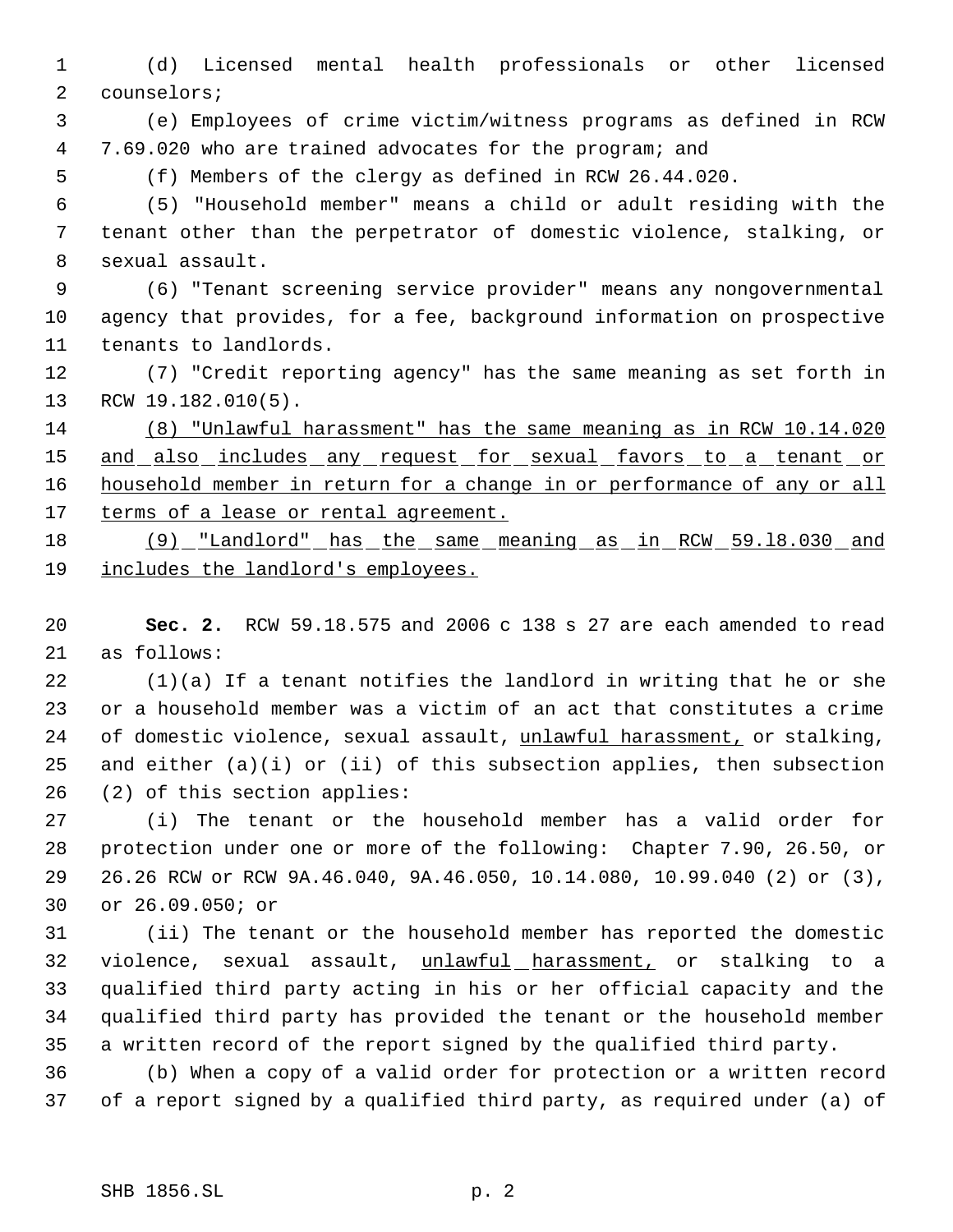this subsection, is made available to the landlord, the tenant may terminate the rental agreement and quit the premises without further 3 obligation under the rental agreement or under chapter ((59.12)) 59.18 RCW. However, the request to terminate the rental agreement must occur within ninety days of the reported act, event, or circumstance that gave rise to the protective order or report to a qualified third party. A record of the report to a qualified third party that is provided to the tenant or household member shall consist of a document signed and dated by the qualified third party stating: (i) That the tenant or the household member notified him or her that he or she was a victim of an act or acts that constitute a crime of domestic violence, sexual 12 assault, unlawful harassment, or stalking; (ii) the time and date the act or acts occurred; (iii) the location where the act or acts occurred; (iv) a brief description of the act or acts of domestic 15 violence, sexual assault, unlawful harassment, or stalking; and (v) that the tenant or household member informed him or her of the name of the alleged perpetrator of the act or acts. The record of the report provided to the tenant or household member shall not include the name of the alleged perpetrator of the act or acts of domestic violence, sexual assault, unlawful harassment, or stalking. The qualified third party shall keep a copy of the record of the report and shall note on the retained copy the name of the alleged perpetrator of the act or 23 acts of domestic violence, sexual assault, unlawful harassment, or stalking. The record of the report to a qualified third party may be accomplished by completion of a form provided by the qualified third party, in substantially the following form:

| 27 |                                       |    |                                                                                                                        |                                                       |         |              |         |          |
|----|---------------------------------------|----|------------------------------------------------------------------------------------------------------------------------|-------------------------------------------------------|---------|--------------|---------|----------|
| 28 | [Name]                                | of | organization.                                                                                                          | agency,                                               | clinic, | professional | service | provider |
| 29 |                                       |    | I and/or my(household member) am/is a victim of                                                                        |                                                       |         |              |         |          |
| 30 |                                       |    |                                                                                                                        | domestic violence as defined by RCW 26.50.010.        |         |              |         |          |
| 31 |                                       |    |                                                                                                                        | $\ldots$ sexual assault as defined by RCW 70.125.030. |         |              |         |          |
| 32 | stalking as defined by RCW 9A.46.110. |    |                                                                                                                        |                                                       |         |              |         |          |
| 33 |                                       |    |                                                                                                                        | unlawful harassment as defined by RCW 59.18.570.      |         |              |         |          |
| 34 |                                       |    |                                                                                                                        |                                                       |         |              |         |          |
| 35 |                                       |    |                                                                                                                        |                                                       |         |              |         |          |
| 36 |                                       |    | The incident(s) that I rely on in support of this declaration occurred on the following date(s) and time(s) and at the |                                                       |         |              |         |          |
| 37 |                                       |    |                                                                                                                        |                                                       |         |              |         |          |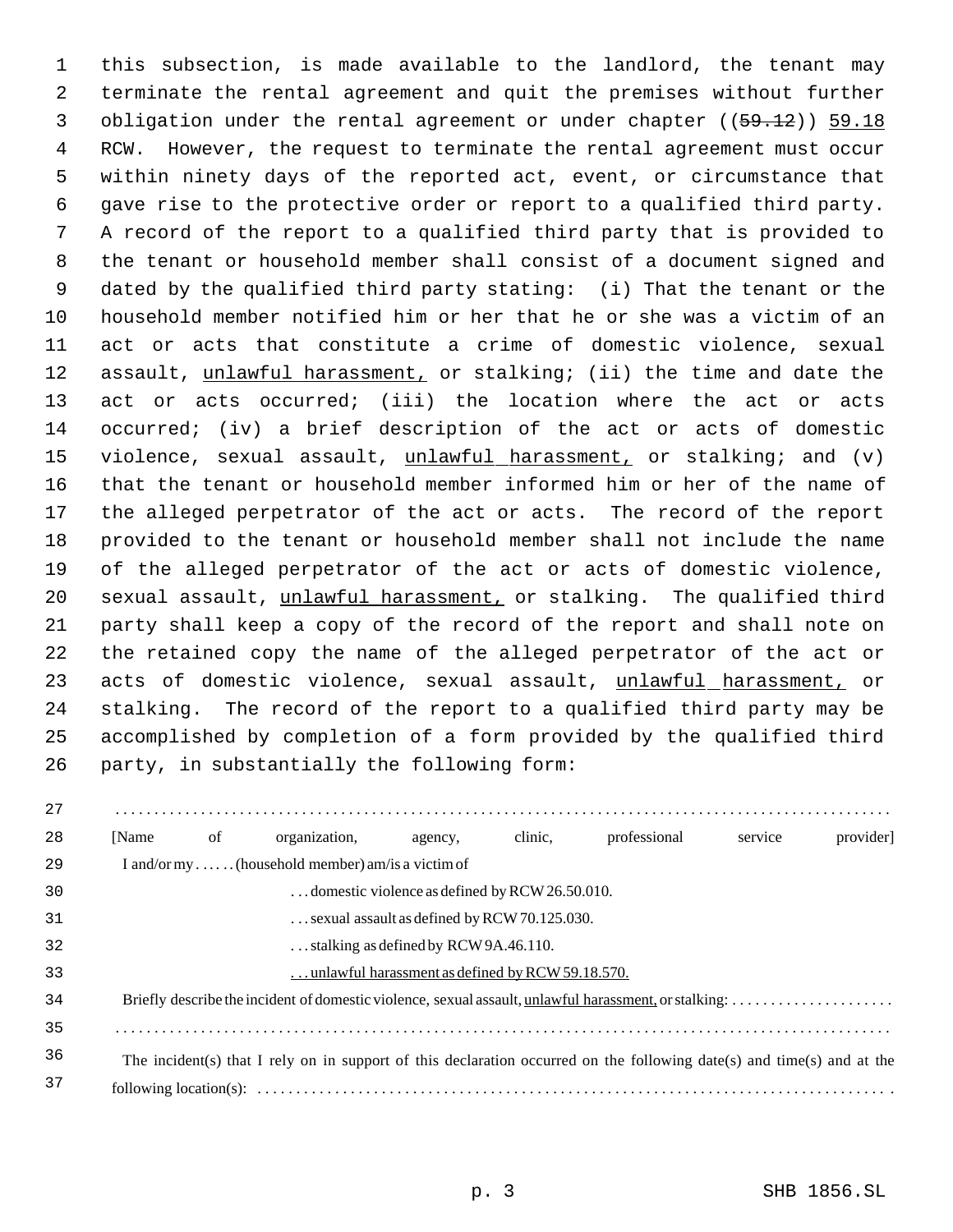| 2  |                                                                                                                    |
|----|--------------------------------------------------------------------------------------------------------------------|
| 3  | I state under penalty of perjury under the laws of the state of Washington that the foregoing is true and correct. |
| 4  |                                                                                                                    |
| 5  |                                                                                                                    |
| 6  | Signature of Tenant or                                                                                             |
| 7  | Household<br>Member                                                                                                |
| 8  | I verify that I have provided to the person whose signature appears above the statutes cited in RCW 59.18.575 and  |
| 9  | that the individual was a victim of an act that constitutes a crime of domestic violence, sexual assault, unlawful |
| 10 | harassment, or stalking, and that the individual informed me of the name of the alleged perpetrator of the act.    |
| 11 | Dated this $\dots$ day of $\dots$ , 20. $\dots$                                                                    |
| 12 |                                                                                                                    |
| 13 | Signature of authorized                                                                                            |
| 14 | officer/employee<br>of                                                                                             |
| 15 | (Organization,<br>agency,                                                                                          |
| 16 | professional<br>clinic,                                                                                            |
| 17 | provider)<br>service                                                                                               |
| 18 | (2) A tenant who terminates a rental agreement under this section                                                  |
| 19 | is discharged from the payment of rent for any period following the                                                |
| 20 | last day of the month of the quitting date. The tenant shall remain                                                |
| 21 | liable for the rent for the month in which he or she terminated the                                                |
| 22 | rental agreement unless the termination is in accordance with RCW                                                  |
| 23 | 59.18.200(1). Notwithstanding lease provisions that allow<br>for                                                   |
| 24 | forfeiture of a deposit for early termination, a tenant who terminates                                             |
| 25 | under this section is entitled to the return of the full deposit,                                                  |
| 26 | subject to RCW 59.18.020 and 59.18.280. Other tenants who are parties                                              |
| 27 | to the rental agreement, except household members who are the victims                                              |
| 28 | of sexual assault, stalking, unlawful harassment, or domestic violence,                                            |
| 29 | are not released from their obligations under the rental agreement or                                              |
| 30 | other obligations under this chapter.                                                                              |
| 31 | $(3)(a)$ Notwithstanding any other provision under this section, if                                                |
| 32 | a tenant or a household member is a victim of sexual assault, stalking,                                            |
| 33 | or unlawful harassment by a landlord, the tenant may terminate the                                                 |
| 34 | rental agreement and quit the premises without further obligation under                                            |
| 35 | the rental agreement or under this chapter prior to making a copy of a                                             |
| 36 | valid order for protection or a written record of a report signed by a                                             |
| 37 | qualified third party available to the landlord, provided that:                                                    |
|    |                                                                                                                    |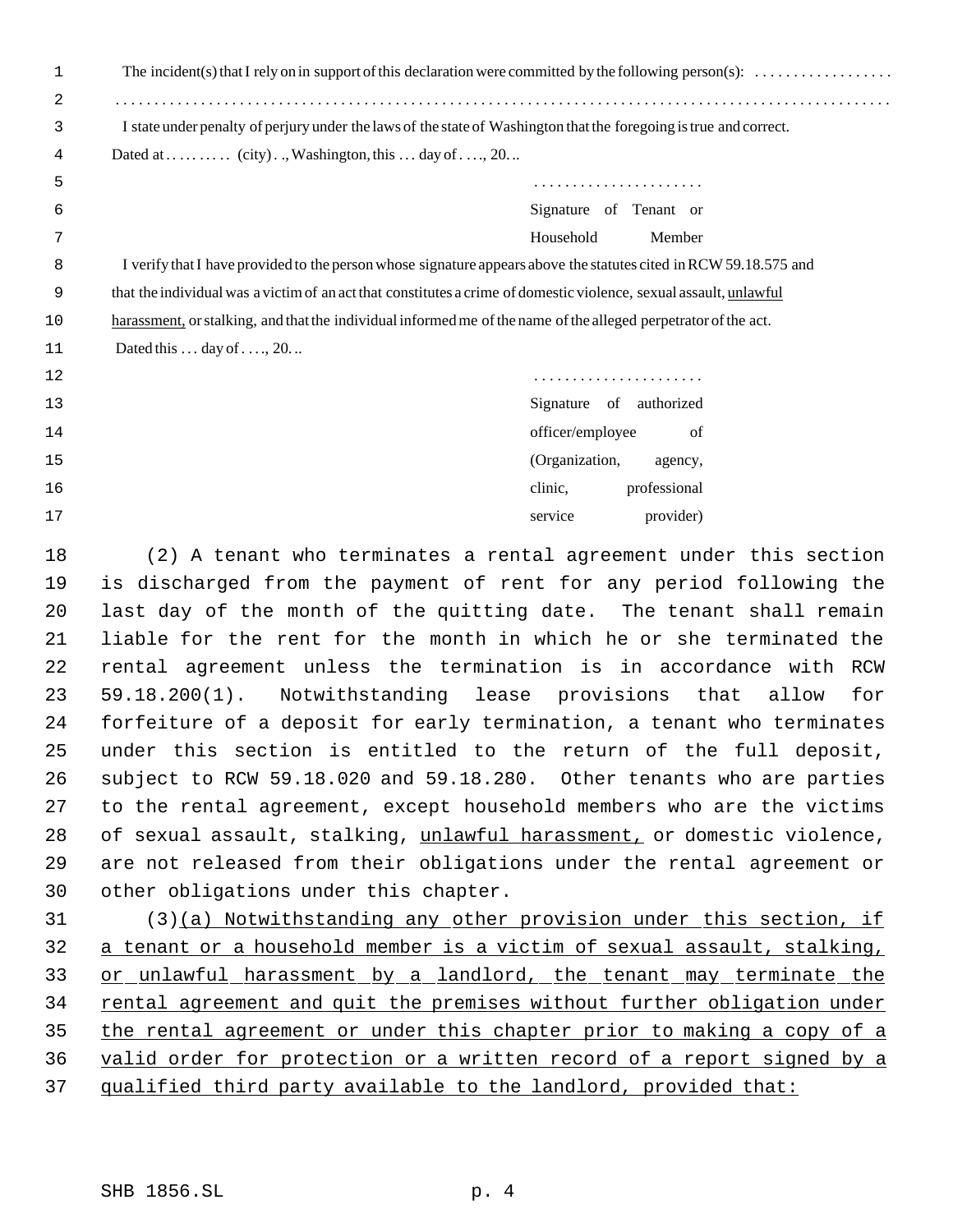(i) The tenant must deliver a copy of a valid order for protection or written record of a report signed by a qualified third party to the landlord by mail, fax, or personal delivery by a third party within seven days of quitting the tenant's dwelling unit; and

 (ii) A written record of a report signed by the qualified third party must be substantially in the form specified under subsection (1)(b) of this section. The record of the report provided to the landlord must not include the name of the alleged perpetrator of the 9 act. On written request by the landlord, the qualified third party shall, within seven days, provide the name of the alleged perpetrator of the act to the landlord only if the alleged perpetrator was a person meeting the definition of the term "landlord" under RCW 59.18.570.

 (b) A tenant who terminates his or her rental agreement under this subsection is discharged from the payment of rent for any period following the latter of: (i) The date the tenant vacates the unit; or (ii) the date the record of the report of the qualified third party and 17 the written notice that the tenant has vacated are delivered to the landlord by mail, fax, or personal delivery by a third party. The tenant is entitled to a pro rata refund of any prepaid rent and must 20 receive a full and specific statement of the basis for retaining any of the deposit together with any refund due in accordance with RCW 59.18.280.

23 (4) If a tenant or a household member is a victim of sexual assault, stalking, or unlawful harassment by a landlord, the tenant may change or add locks to the tenant's dwelling unit at the tenant's 26 expense. If a tenant exercises his or her rights to change or add locks, the following rules apply:

 (a) Within seven days of changing or adding locks, the tenant must deliver to the landlord by mail, fax, or personal delivery by a third party: (i) Written notice that the tenant has changed or added locks; 31 and (ii) a copy of a valid order for protection or a written record of a report signed by a qualified third party. A written record of a report signed by a qualified third party must be substantially in the form specified under subsection (1)(b) of this section. The record of the report provided to the landlord must not include the name of the alleged perpetrator of the act. On written request by the landlord, the qualified third party shall, within seven days, provide the name of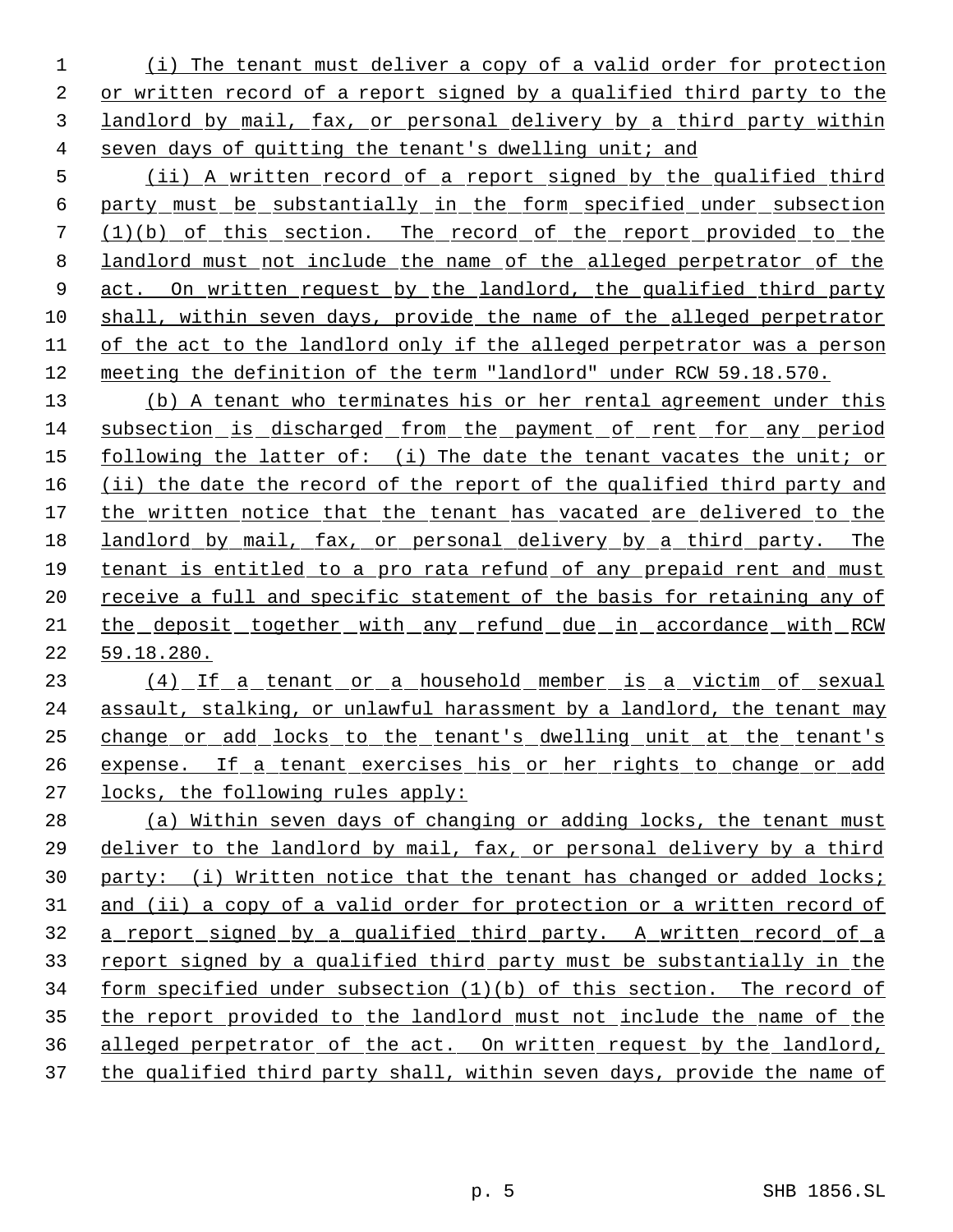the alleged perpetrator to the landlord only if the alleged perpetrator was a person meeting the definition of the term "landlord" under RCW 59.18.570.

 (b) After the tenant provides notice to the landlord that the tenant has changed or added locks, the tenant's rental agreement shall terminate on the ninetieth day after providing such notice, unless:

 (i) Within sixty days of providing notice that the tenant has changed or added locks, the tenant notifies the landlord in writing 9 that the tenant does not wish to terminate his or her rental agreement. If the perpetrator has been identified by the qualified third party and is no longer an employee or agent of the landlord or owner and does not reside at the property, the tenant shall provide the owner or owner's 13 designated agent with a copy of the key to the new locks at the same time as providing notice that the tenant does not wish to terminate his 15 or her rental agreement. A tenant who has a valid protection, 16 antiharassment, or other protective order against the owner of the 17 premises or against an employee or agent of the landlord or owner is not required to provide a key to the new locks until the protective 19 order expires or the tenant vacates; or

20 (ii) The tenant exercises his or her rights to terminate the rental agreement under subsection (3) of this section within sixty days of providing notice that the tenant has changed or added locks.

 (c) After a landlord receives notice that a tenant has changed or added locks to his or her dwelling unit under (a) of this subsection, the landlord may not enter the tenant's dwelling unit except as follows:

27 (i) In the case of an emergency, the landlord may enter the unit if accompanied by a law enforcement or fire official acting in his or her official capacity. If the landlord reasonably concludes that the circumstances require immediate entry into the unit, the landlord may, 31 after notifying emergency services, use such force as necessary to enter the unit if the tenant is not present; or

 (ii) The landlord complies with the requirements of RCW 59.18.150 and clearly specifies in writing the time and date that the landlord 35 intends to enter the unit and the purpose for entering the unit. The tenant must make arrangements to permit access by the landlord.

(d) The exercise of rights to change or add locks under this